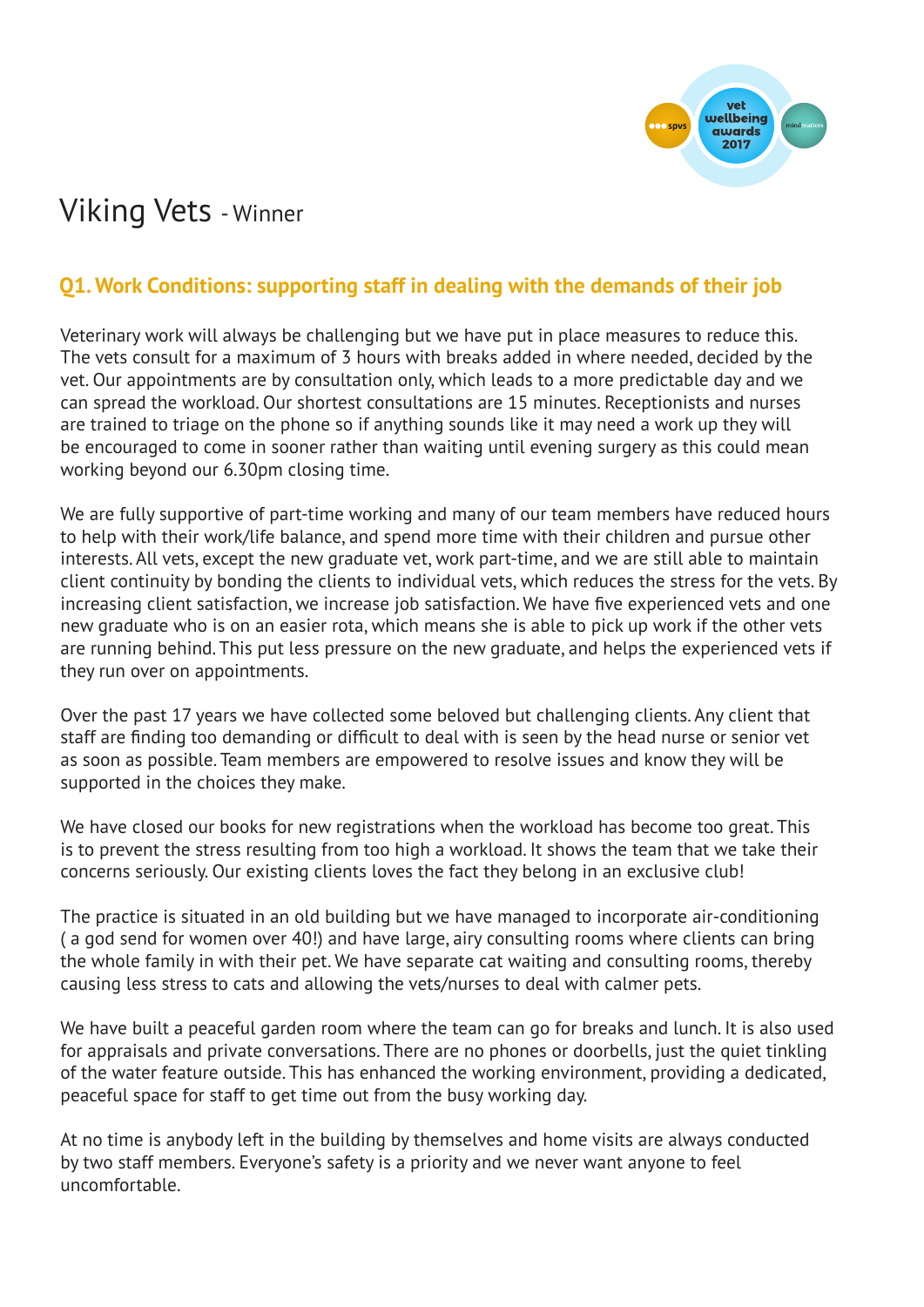### **Q2. Balanced Workload: supporting work-life balance**

Obtaining a balanced workload and an appropriate work-life balance is a fundamental aim for all of our team and everyone is supported to achieve this. We work hard to create a culture of teamwork where everyone helps and supports each other.

We could have later opening hours and could be open longer on a Saturday, but we have made the decision that we would rather look after the team than have extended opening hours. We have also outsourced our out-of-hours work while still retaining our overnight care for in-patients. They are cared for by the owner who lives on the premises and the new graduate who works four night shifts per month.

All vets, except the new graduate, work part-time. There is a lot of flexibility in accommodating everybody's individual circumstances especially as life changes with the demands of a family and the rota is adjusted in the school holidays. We have found that mothers with children who work part-time are not only very effective, but very happy to be in an environment with people who listen to them! We are also able to reduce our use of locums as the part-timers can take on more work while others are on holiday. The clients are happier seeing a familiar face even if it is not their usual vet.

Each vet has a dedicated ops morning, where they will book their own ops in, having continuity in the case load gives a higher job satisfaction, than having to pick up cases from other vets.

We do not just take account of family demands, but any team member who wants to pursue outside interests like Rugby or filming will be accommodated in consultation with owners.

The nurses work a four-day week. They work different rotas each day, which gives them a variable job, with an even spread of early, mid and late finishes throughout the week. The head nurse is responsible for the nurse and reception rota. She is very flexible in swapping shifts to accommodate personal needs. We also have a tick list for each rota on display, so people can see if anybody is running behind and can help out.

Breaks and lunch are enforced unless we are dealing with a major emergency; the vets have one hour for lunch, while the nurses and reception staff have a shorter lunch but additional breaks in the morning and afternoon. The owner sets an example and does not work between 1 and 2pm. Staff are more relaxed and happier when they have had their lunch break so the day runs more smoothly.

We have dedicated cleaners, which reduces the amount of cleaning the nurses have to do and shows that their time and clinical skills are valued.

There is time set aside to do quiet work away from the busy reception for nurses and receptionists, rather than trying to fit it in amongst everything else. This allows them to concentrate on a task without interruptions and complete jobs that otherwise wouldn't get done.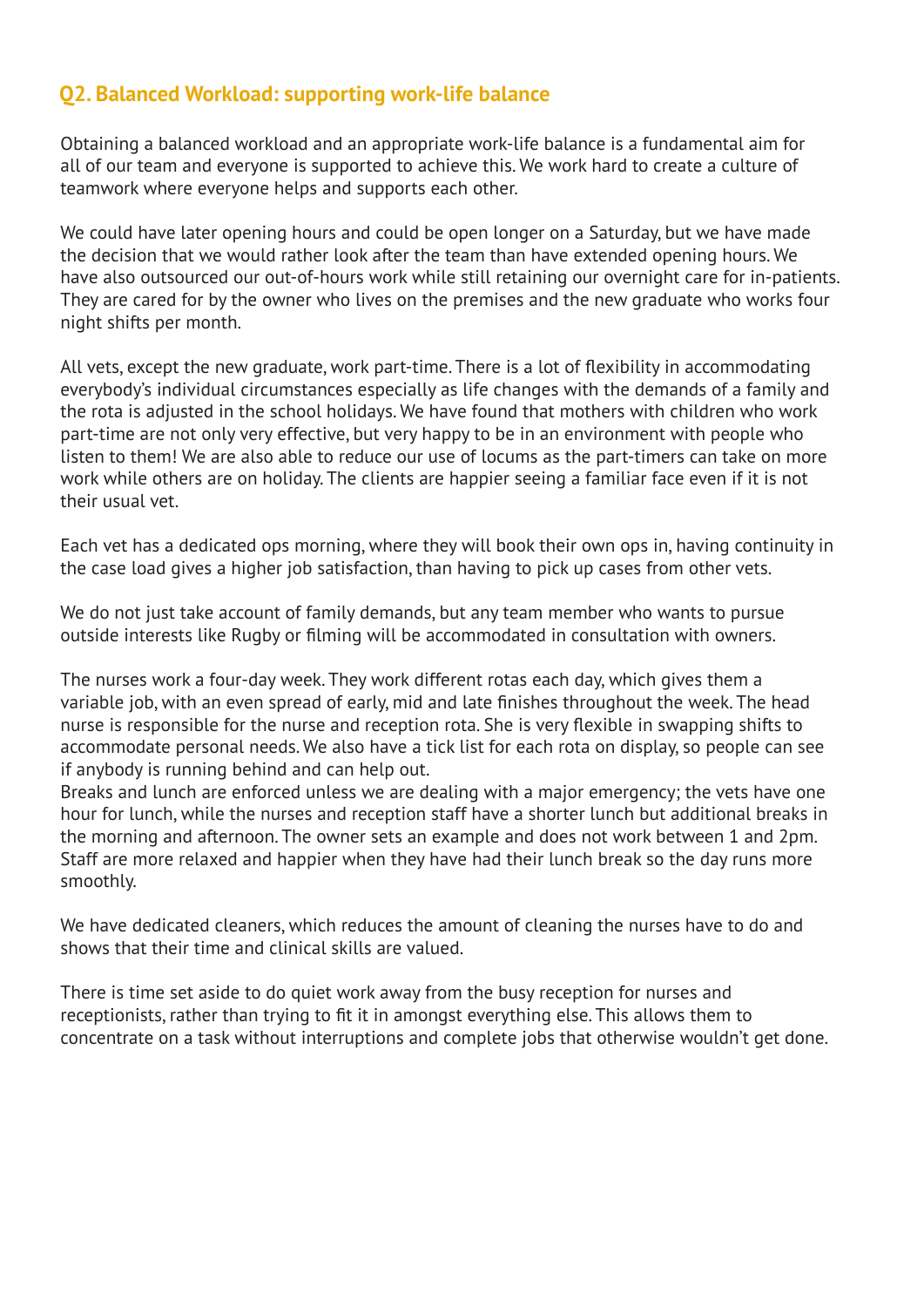### **Q3. Relationships at Work: fostering effective working relationships**

We want to enjoy coming to work, feel we have a purpose, that our opinions are listened to and that we develop our clinical skills as well as our life skills. We achieve this by having a clear culture within the team. Ours is CARE. Clinical resolution, Affirmation, Reward and Emotional wellbeing. This involves every level of our interaction, with our patients, clients and with each other. To achieve this we need to nurture strong relationships among team members, and have ample opportunities for communication.

We have a daily ward round at 8am to hand over any inpatients to the nursing team and catch up with the admit team. There is also a huddle every day at 4pm. This is an opportunity to bring the whole team together. We review the day's operations, discuss what has worked and anything to look out for, as well as plan for the next day's operations and any other issues that anyone has. It is during this time that we also celebrate birthdays. Each team member is responsible for one colleague's birthday cake and card, which is presented during the huddle. These daily meetings allow everyone to feel included in the team.

We have our garden room for time away from the practice, which allows the team to have lunch together and build relationships that are not work-related.

We recently had an interesting workshop on personality types for the whole team. This highlighted how different personalities prefer to be communicated with and how people can be misunderstood due to a different way of communicating. It was a bit of an eye-opener for most of the team!

The monthly practice meetings are an opportunity for the team to get together in the relaxed home space above the practice. Home-cooked lunch is provided by the owner and as well as communicating important aspects of our jobs it is a chance for the team to interact.

We have a social committee that organises four events a year. Examples of things that we have done include ceramic painting, go-carting and cocktail mixing. We have been given donations from clients that have gone into the social fund and the owners also put money in after busy periods. It is also important to be mindful of the fact that not everybody wants to socialise outside work so there is no pressure to attend these events.

We have a wild Christmas party at the practice where the reception becomes a cocktail bar, and the prep-room a disco. The team had the option of having this at an outside venue but chose to have it here. In the summer we have a BBQ in the garden for all staff and their families.

We have just started crafternoons on Saturdays. Two people are making dresses for the Christmas party and others are learning to knit. This is another opportunity to socialise outside of work hours and get to know each other in a casual environment – as well as learning new skills!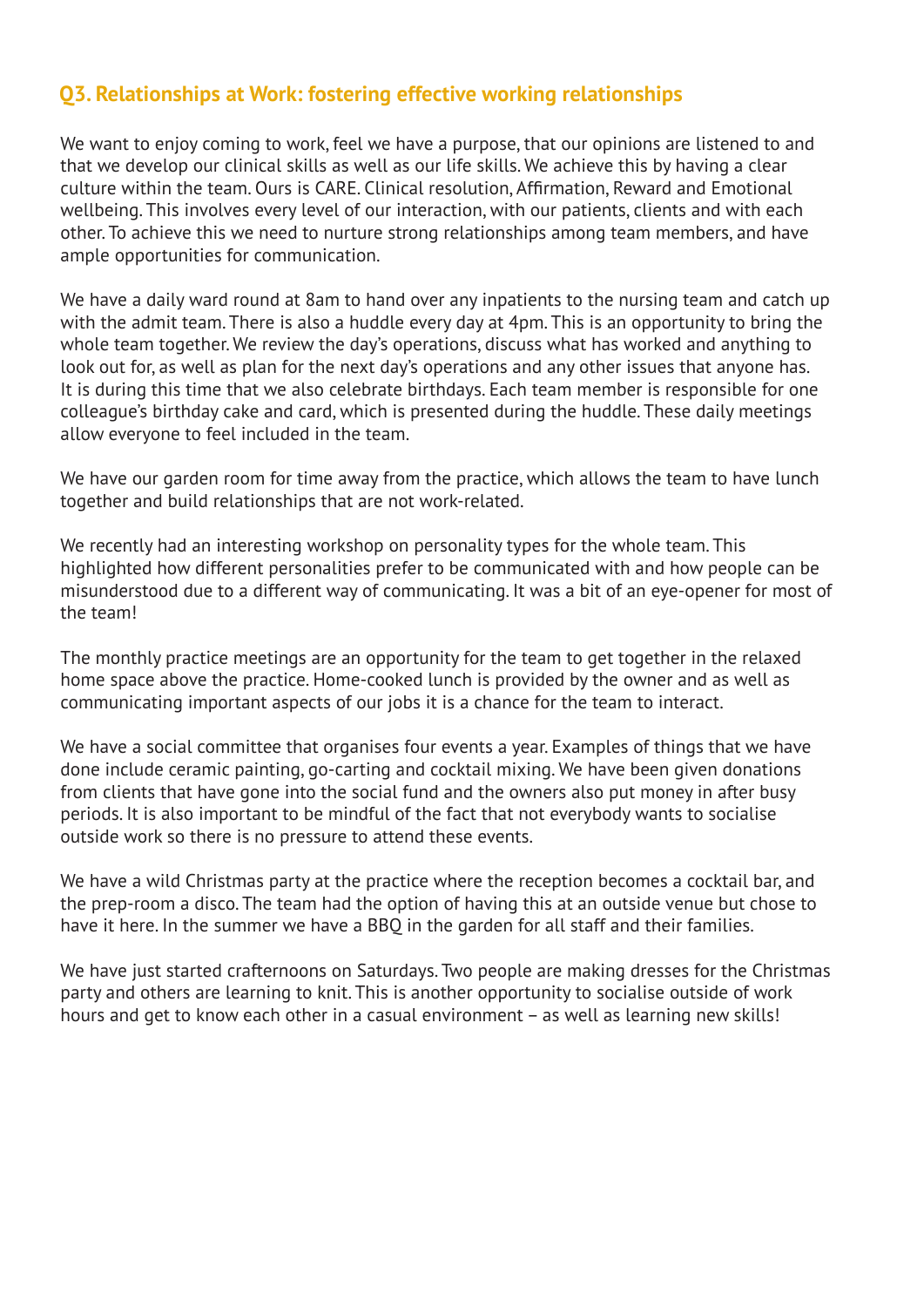## **Q4. Personal & Career Development: enabling staff to work effectively**

Our profession is an endlessly changing and challenging one. We need staff who want to learn new things. It is also important to review what does not work well so we can improve and avoid repeating mistakes. CPD is funded for all team members and new knowledge is brought to the whole team so that we all benefit.

All new team members have a personal induction plan. They have a chat with the owner at end of the first week and then monthly for six months. This is so that they can raise any concerns, especially regarding additional training requirements, as well as receiving feedback on what they are doing well and where there may be room for improvement.

We have appraisals every 90 days. These are positive, with the aim of discussing what each person wants to do and how this can be aligned to benefit the practice. If we have a team member who is underperforming this will be dealt with at the time rather than being saved up for the appraisal. There may be personal reasons for underperformance, and if that is the case we will be supportive and look at changing job responsibilities. However, it can be very stressful for a highperforming team to have somebody who is 'slacking' so this is dealt with by the team leader.

Student nurses have time set aside with their Clinical Coach, where they are able to work through their NPL and set their weekly work targets.

We have taken on our first new graduate vet this year who has her own mentor. She has an easier consulting schedule in which she only consults for 1 hour at a time when the other vets are available for extra support.

All vets are encouraged and supported to develop their own area of interest. Our monthly Mortality & Morbidity meetings are also great CPD opportunities as cases that have not gone according to plan are discussed, and changes are made and implemented.

The owner of the practice is a vet but has attended leadership courses after recognising that a veterinary education does not necessarily provide these skills.

We have monthly Lunch and Learns for the whole team, which are another opportunity for CPD. We use both external and internal resources as well as web-based lecturers. These provide experience of learning about a specific topic in detail.

We offer many rewards for staff. At the end of every monthly practice meeting we have the Prosecco award. A bottle is given to somebody who has achieved something special. There are normally at least three awards per month. Everybody receives a Christmas hamper to show that they are appreciated for their hard work. There is also an Easter egg for everyone at Easter and a gift from the owner's annual holiday. Our Petplan practice vouchers and health plan bonus is shared out among the team. Wages are reviewed annually to ensure that everyone is being fairly paid.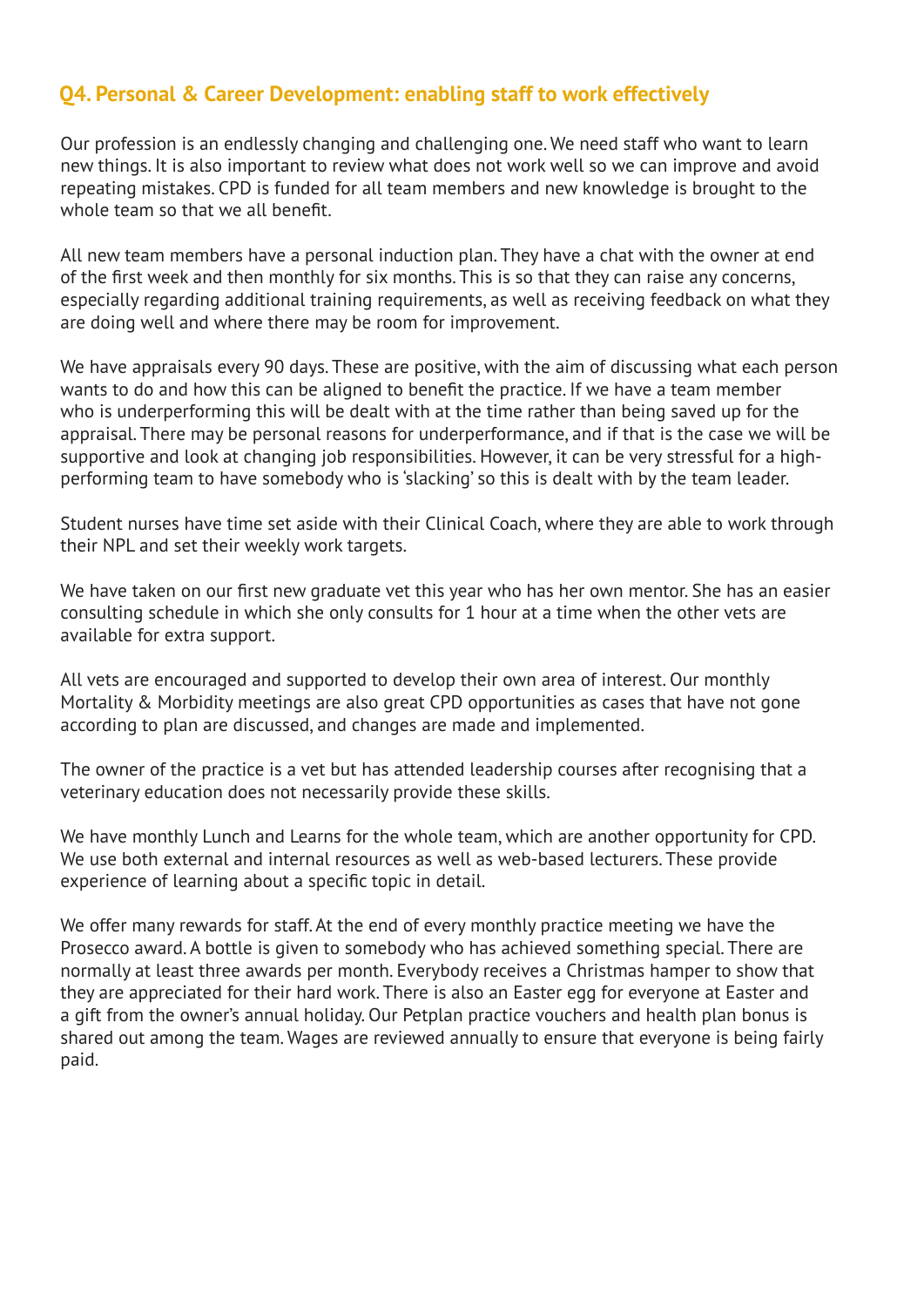#### **Q5. Control at Work: enabling staff to have a say in their work**

Over the years a great deal of energy has been put into cultivating and protecting a working culture that benefits everyone from the clients to employees and the partners of the practice. One important part of this stems from giving everyone in the team both the autonomy and support that is needed to allow them to flourish.

Being a small, independent practice, we are lucky that everyone can have a voice and part of our culture stems from embracing new ideas both from the top down and the bottom up. It doesn't matter who has presented the idea, be it the managing partner or a trainee – It is presented to the team as a whole, discussed openly and if agreed to be of benefit to the practice and the team, due to our size and a lack of bureaucracy, it can be quickly and efficiently implemented.

The array of weekly and monthly meetings (see communication at work) is where this usually happens- It is an open forum where people are given the opportunity to influence and express opinions thus contributing to the overall strategy of the practice. The agenda list for the meeting is open; so anyone may put forward ideas about what is discussed at these meetings.

We nurture a no blame culture. Team members are encouraged to be considered but confident when making decisions and taking on responsibilities, safe in the knowledge that they will be supported if anything were ever to go wrong. Junior members of staff have mentors assigned who are likely to have "been there and done that" and can give advice and support whenever needed.

Every team member has a job description for their area of responsibilities in which they have autonomy to make decisions. These responsibilities have been assigned based on personal interests and are reviewed annually. Team members are empowered to manage their areas of responsibilities with minimal to no top down interference. We reject micro-management at all costs however senior members of staff are always at hand to run things by if ever needed. The head nurse organises the weekly rota for nurses according to individual special interests; for example some love clinics while others prefer operating or carrying out X-rays.

We recently introduced laparoscopic equipment into the practice. One of our senior vets, headed this up and was given freedom to assess all options, negotiated a deal and implemented the training and HSE. We did the same earlier in the year when we replaced our ultrasound equipment, giving the task of sourcing the equipment to the people that would be using it.

When we employ new team members current staff are all able to meet the shortlisted candidates during informal morning or afternoon chats with the team. We then all vote on the best candidate to ensure that we employ someone who will fit in with the whole team as it is in everyone's interests to make a success of new staff members.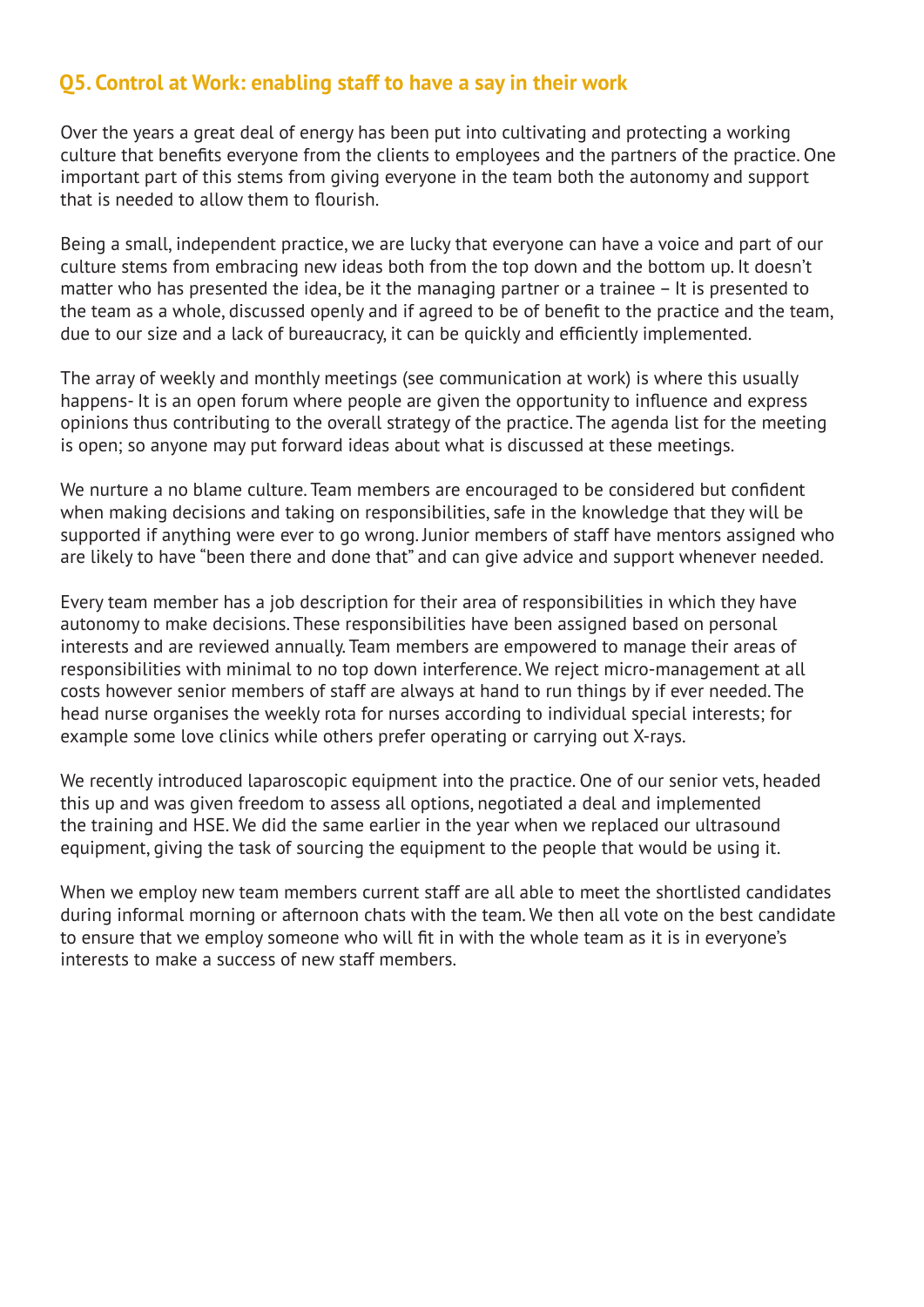## **Q6. Communication at Work**

#### Daily

The daily morning ward round brings everybody up to date with the in patients. At four o'clock in the afternoon we have our daily 'huddle', here the ops are discussed, inpatients reviewed and any other daily issue discussed. It is a 10-20 minute standing meeting, but it is very effective in bringing front and back of house together and preventing fragmentation of the team.

#### Weekly

The head nurse and deputy nurse have a weekly meeting to make sure the nursing and reception team are working well. Any problems are dealt with either on an individual basis or brought to the monthly nurse or practice meeting. The head nurse then also has a meeting with the senior vet/owner. Clinical coaches and students also have meetings to review their progress in the NPL and set the next week's work.

#### Monthly

Every month the practice is closed on the last Friday of the month from 12 to 2pm for the nurse/ receptionist meeting, clinical meeting and practice meeting. The clinical meeting and nurse/ receptionist meeting run concurrently before the whole team comes together for the practice meeting over home-cooked lunch provided by the owner. There is an agenda list up in the nurse's office throughout the month so that everybody can write down any points that need to be discussed at the next meeting. The practice meeting is an opportunity for the team to discuss, decide and delegate what we need to do. We also have some regular headings: Service- where the monthly feedback forms are discussed, HSE- there are always an interesting topic from the Head nurse, FFS ( For Fucks Sake), this is generally repeat offences like not washing up your cup, smelly loos, lunch wrappers in the clinical waste etc. We end the meeting on a happier note with the monthly Prosecco awards. A summary of all meetings is written up and circulated to staff, and individual actions arising are put up on the notice board.

Monthly Lunch and Learn makes sure we all sing from the same hymn sheet regarding everything from flea treatment to put to sleeps.

Every month there is also a Mortality & Morbidity meeting for the vets and senior nurses. This is a no-blame discussion of areas that have not gone according to plan and a chance to suggest changes that can be implemented. The meeting focus on problem solving rather than fault finding.

#### Annually

In December we have an annual review meeting where the practice is closed for three hours. Prior to the meeting opinions are sought from all team members regarding new investments, new services and monthly campaigns. The meeting is a chance to review and reflect on the year, thinking about what has worked and what has not. We also discuss next year's plans, including new services, team development, new investment and our financial targets. We organise the monthly campaigns for the following year and discuss and who will take charge of each one. A big home-cooked lunch is again provided by the owner.